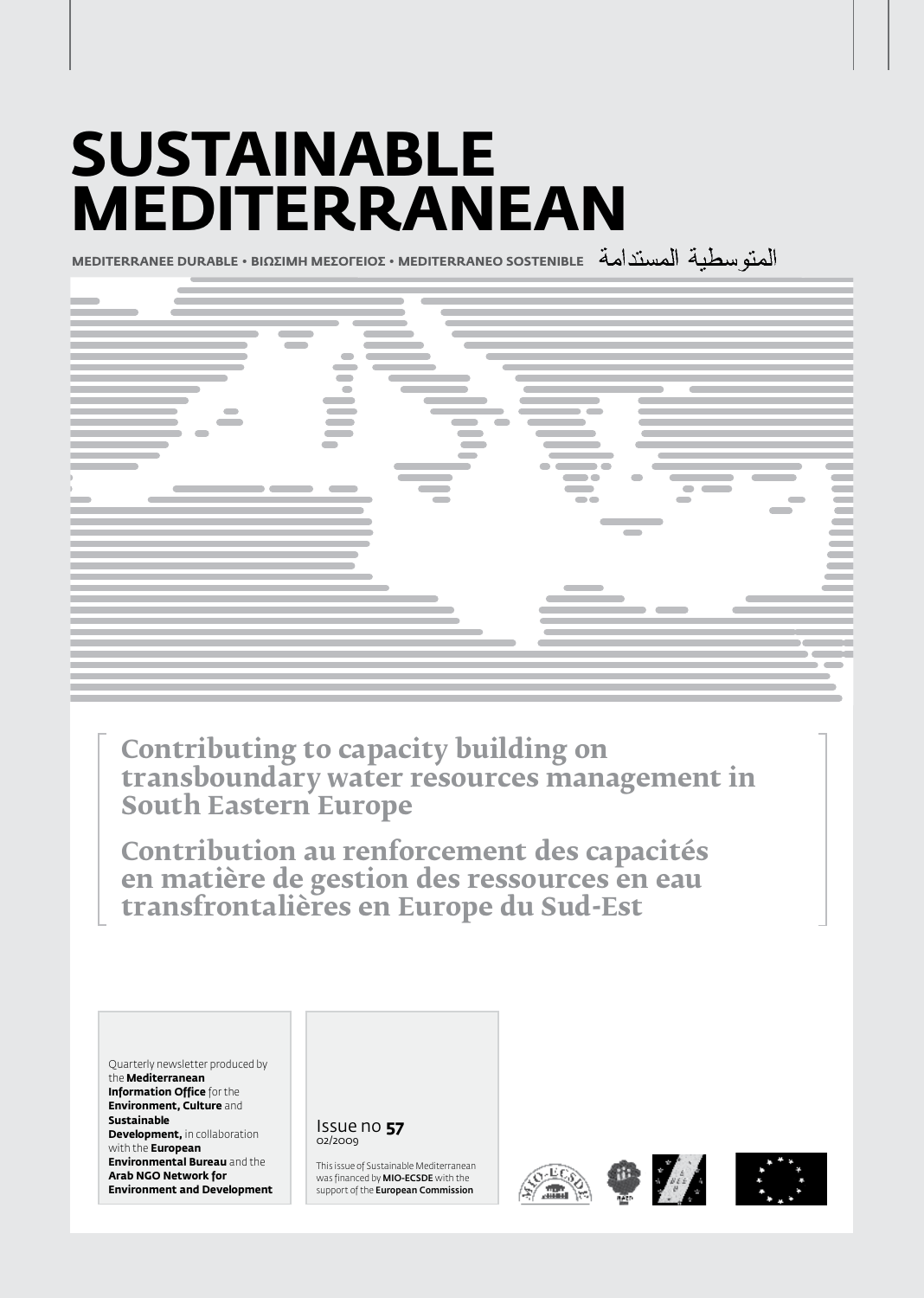This issue of sustainable mediterranean summariz-<br>es the major capacity building initiatives that MIO-<br>ECSDE has undertaken jointly with other stakeholders es the major capacity building initiatives that MIO-ECSDE has undertaken jointly with other stakeholders active in the region on transboundary water resources management in South Eastern Europe.

**M** IO-ECSDE, jointly with GWP-Med and several<br>capacity building activities that focused on methodother partners co-organized a series of targeted capacity building activities that focused on methodologies and experiences on addressing issues of transboundary water resources management in the framework of the Petersberg Phase II / Athens Declaration Process and GEF IW:LEARN. Four workshops in total were implemented within 2008 (for more information on the structure and content visit www.watersee.net). The aim of these workshops was to enhance the practical capacity of key stakeholders on priority issues of integrated management of shared water bodies, hence assisting in advancing practical application in Southeastern Europe (SEE).

The workshops geographically focused primarily on<br>a. hydrographical network of the Southwestern Balthe:

**M** IO-ECSDE and GWP-Med are going to organize<br>well.<br>well. two more capacity building workshops in 2009 as well.

Cette édition du Bulletin d'Information Méditerra-<br>Cnée Durable résume les principales initiatives pour<br>le renforcement des capacités en matière de gestion des née Durable résume les principales initiatives pour le renforcement des capacités en matière de gestion des ressources en eau transfrontalières en Europe du Sud-Est que le MIO-ECSDE a entrepris conjointement à d'autres parties prenantes actives dans la région.

- a. hydrographical network of the Southwestern Balkan Peninsula that includes the Prespa, Ohrid and Shkoder Lakes and Drin River basins.
- b. Sava River Basin.

Les ateliers se sont concentrés principalement sur les a. le réseau hydrographique de la péninsule Balkani-Lzones géographiques suivantes:

Before describing the capacity building workshops an introductory article provides an overview of important processes related to transboundary waters in South Eastern Europe so as to set the overall framework for the reader. In closing, the major outcomes of a consultative meeting on the Integrated Management of the extended Drin River Basin that took place on 24 November, 2008 in Tirana, Albania so as to facilitate the exchange of information among national competent authorities and key international actors, is presented.

*A* vant de décrire les ateliers de renforcement des ca-<br>processus importants liés aux eaux transfrontalières en pacités l'article introductif fournit un aperçu des processus importants liés aux eaux transfrontalières en Europe du Sud Est de manière à présenter au lecteur le cadre global. En terminant, les principaux résultats d'une réunion consultative sur la Gestion Intégrée du bassin étendu du fleuve Drin qui a eu lieu le 24 Novembre 2008 à Tirana, en Albanie, sont présentés, afin de faciliter l'échange d'informations entre les autorités nationales compétentes et les acteurs clé actifs au niveau international.

**M** IO-ECSDE et GWP-Med organiseront deux autres<br>d'ateliers de renforcement des capacités en 2009. ateliers de renforcement des capacités en 2009.

Le MIO-ECSDE, en coopération avec GWP-Med et plu-tivités pour le renforcement des capacités, qui ont été L sieurs autres partenaires, a organisé une série d'acaxées sur les méthodologies et expériences utiles à traiter des questions concernant la gestion des ressources en eau transfrontalières dans le cadre du Petersberg Phase II / Athens Declaration Process et GEF IW: LEARN. Quatre ateliers ont été organisés en 2008 (pour plus d'informations sur leur structure et contenu veuillez visiter www. watersee.net). L'objectif de ces ateliers était de renforcer les capacités pratiques des acteurs clé sur les questions prioritaires liées à la gestion intégrée des masses d'eau partagées, contribuant donc à leur application pratique en Europe du Sud-Est (ESE).

- que du sud-ouest qui comprend Prespa, Ohrid et les bassins du lac Shkoder et du fleuve Drin.
- b. le bassin du fleuve Sava.

# **EDITORIAL CONTENTS**

| IMPORTANT PROCESSES RELATED TO<br>TRANSBOUNDARYWATERS IN SOUTH EASTERN |   |
|------------------------------------------------------------------------|---|
| <b>FUROPE</b>                                                          |   |
| CAPACITY BUILDING ON INTEGRATED                                        |   |
| MANAGEMENT OF SHARED WATER BODIES IN                                   |   |
| SOUTHEASTERN EUROPE (SEE)                                              | 6 |
| "STAKFHOLDER INVOLVEMENT IN                                            |   |
| TRANSBOUNDARYWATER RESOURCES                                           |   |
| MANAGEMENT"                                                            |   |
| "INTEGRATED MANAGEMENT OF SHARED                                       |   |
| LAKES BASINS"                                                          |   |



| "INTEGRATED WATER RESOURCES MANAGEMENT"<br>WITH REFERENCE TO THE CONDITIONS IN THE |    |
|------------------------------------------------------------------------------------|----|
| FXTENDED DRIN RIVER BASIN                                                          | וו |
| CAPACITY BUILDING WORKSHOP ON                                                      |    |
| "SHARED GROUNDWATER RESOURCES                                                      |    |
| MANAGEMENT"                                                                        | 14 |
| CONSULTATIVE MEETING ON                                                            |    |
| THE INTEGRATED MANAGEMENT OF THE                                                   |    |
| FXTENDED DRIN RIVER BASIN                                                          | 17 |
| MISCELLANEOUS MEDITERRANEAN NEWS                                                   | 18 |

**The views and opinions expressed in Sustainable Mediterranean by individual contributors do not necessarily reflect those of MIO-ECSDE or those of our sponsors.**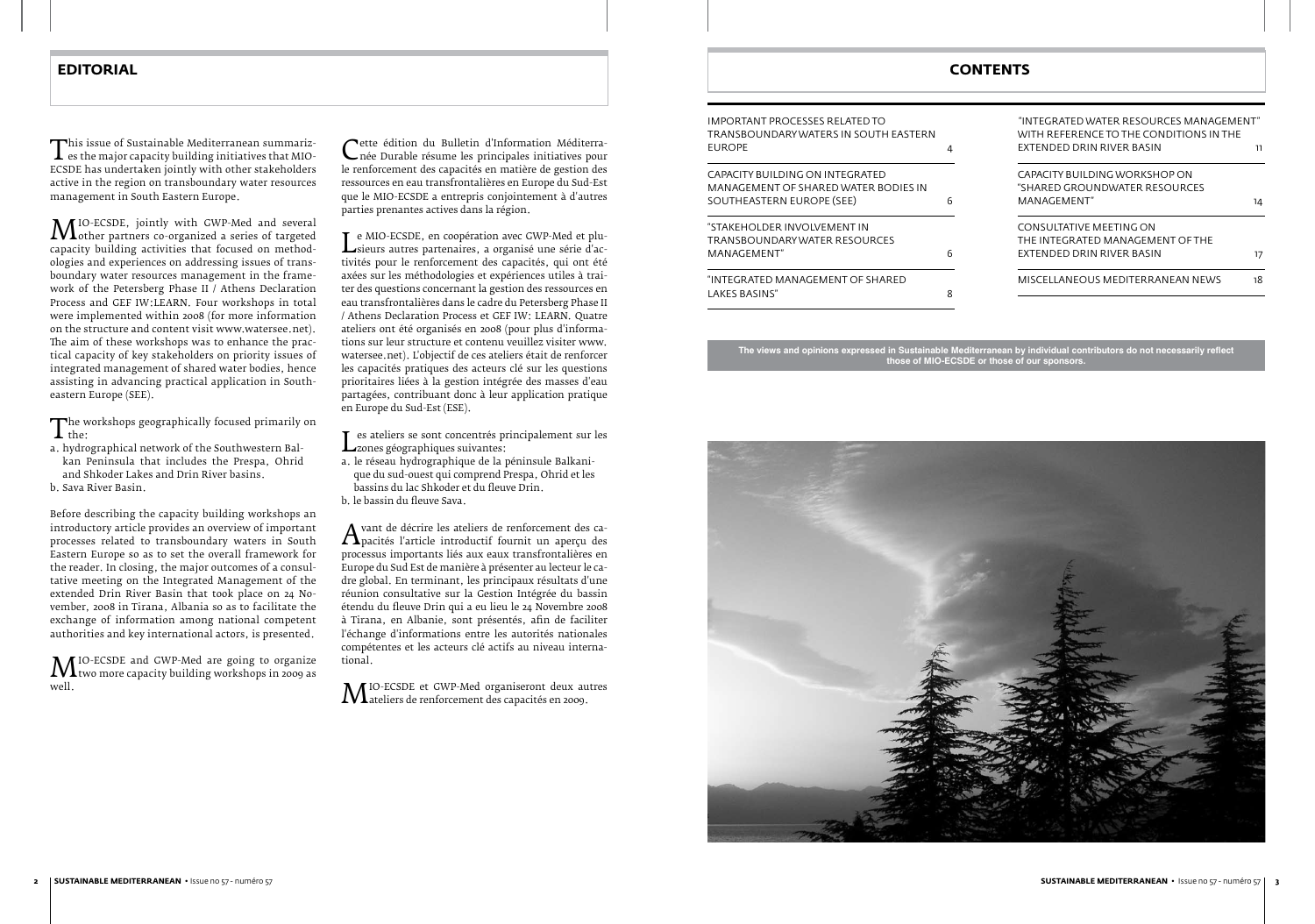The Petersberg Phase II Process / Athens Declaration Process for the South Eastern Europe is jointly coordi-<br>ated by Germany, Greece and the World Bank. nated by Germany, Greece and the World Bank.

The **Petersberg Process**, initiated in 1998, concerns cooperation on the management of transboundary waters. The Petersberg Process – Phase II is intended to provide support to translate into action the current developments and opportunities for future cooperation on transboundary river, lake and groundwater management in the SEE. It is supported by the German Ministry for the Environment, Nature Conservation and Nuclear Safety and the World Bank.

The **Athens Declaration Process** concerning Shared Water, Shared Future and Shared Knowledge was initiated in 2003. It provides a framework for a long-term process to support cooperative activities for the integrated management of shared water resources in the SEE and Mediterranean regions. It is jointly supported by the Hellenic Ministry of Foreign Affairs and the World Bank.

GEF IW:LEARN is supporting synergy in the Petersberg Process Phase II / Athens Declaration Process, and contribu-<br>tions of practical experience from GEF projects working in transboundary rivers, lakes and groundwater in th tions of practical experience from GEF projects working in transboundary rivers, lakes and groundwater in the SEE region as well as elsewhere in the world.

The two processes progressively came together in order to generate synergies and maximize the outcomes for the benefit of the SEE region. The Global Water Partnership – Mediterranean (GWP-Med) is the technical facilitator of related activities.

The UNECE Convention on the Protection and Use of Transboundary watercourses and international Lakes<br>(UNECE Water Convention) is the only existing international legal framework outside the EU in force for trans-<br>boundary w **(UNECE Water Convention)** is the only existing international legal framework outside the EU in force for transtember 2008, 35 countries and the European Community are Parties to the Convention, including Albania, Bulgaria, Croatia, Greece, Romania and Slovenia.

The main joint objective is to build capacity and share experience on Integrated Water Resources Management (IWRM), and to develop IWRM plans for shared water bodies as a response to the targets of the 2002 Johannesburg Summit. The Process supports a series of complementary activities that provide a forum for transboundary water management issues in SEE.

The Process complements the EU integration processes and other ongoing initiatives in the region. It contributes directly to the scope and objectives of the Mediterranean Component of the EU Water Initiative (MED EUWI) and the Global Environmental Facility (GEF) Strategic Partnership for the Mediterranean Large Marine Ecosystem.

#### For more information visit **www.watersee.net**

#### For more information visit **www.iwlearn.net**

The Convention aims to protect surface and ground water by preventing transboundary impacts on health, safety and nature, which in turn affect the quality of life. It also promotes ecologically sound management of transboundary waters, and their reasonable and equitable use as a way of avoiding conflicts.

Parties to the Convention are obliged to conclude specific bilateral or multilateral agreements providing for the establishment of joint bodies (institutional arrangements such as river basin commissions). These joint bodies must agree on a common action plan to reduce pollution, in addition to agreeing on water quality objectives and wastewater emission limits. They are also required to cooperate on information exchange and monitoring and assessment. Early warning systems must be established to warn neighbouring countries of any critical situation such as flooding or accidental pollution that may have a transboundary impact. Parties to the Convention are also required to inform the general public of the state of transboundary waters and any prevailing or future measures.

# **Important Processes related to Transboundary Waters in South Eastern Europe**

The Convention provides a legal framework for regional cooperation on shared water resources. Several bilateral and multilateral agreements between UNECE countries are based on the principles and provisions of the Convention, including, in SEE, the Danube River Protection Convention and the Framework Agreement on the Sava River Basin.

Under the Convention, the Protocol on Water and Health and the Protocol on Civil Liability were adopted in 1999 and in 2003, respectively.

The programme of work adopted every three years by the Meeting of the Parties to the Convention is a useful tool to support Parties' and non-Parties' implementation, identify joint priorities and address emerging challenges. SEE is considered a priority action area, thus the 2007-2009 programme of work includes a number of activities to support ratification by non-Parties and foster cooperation on transboundary waters in the region.

For more information visit **www.unece.org/env/water**

The **Global Environmental Facility Strategic Partnership for the Mediterranean Large Marine Ecosystem (GEF SPM)** is an initiative primarily funded by GEF aiming to assist Mediterranean basin countries in implementing refor **(GEF SPM)** is an initiative primarily funded by GEF aiming to assist Mediterranean basin countries in implementing reforms and investments in key sectors that address transboundary pollution reduction, biodiversity decline, habitat degradation and living resources protection. It will serve as a catalyst in leveraging policy, legal and institutional reforms as well as additional investments necessary for reversing degradation of damaged large marine ecosystem and their contributing freshwater basins, habitats and coastal areas. The GEF SPM is linked to an Investment Fund for the Mediterranean, managed by the Word Bank. Overall, the activities will be implemented over a period of 5 years.

An Integrated Water Resources Management (IWRM) component of the GEF SPM has been prepared under the lead of GWP-Med that involves the promotion of IWRM planning at transboundary, national and regional levels as a means to reduce pollution from land based activities in the Mediterranean. It aims to support targeted countries in the progressive adoption of IWRM policies, the implementation of IWRM practices in pilot areas and associated capacity building. The Development of Integrated River Basin Management (IRBM) in globally important river basins and adjacent coastal areas is one of the activities anticipated to be implemented within the project. The possibility of Drin river basin to be one of the areas of focus is being explored.

In the GEF SPM MIO-ECSDE is responsible for the component on Civil Society involvement.

For more information visit **www.medsp.org**

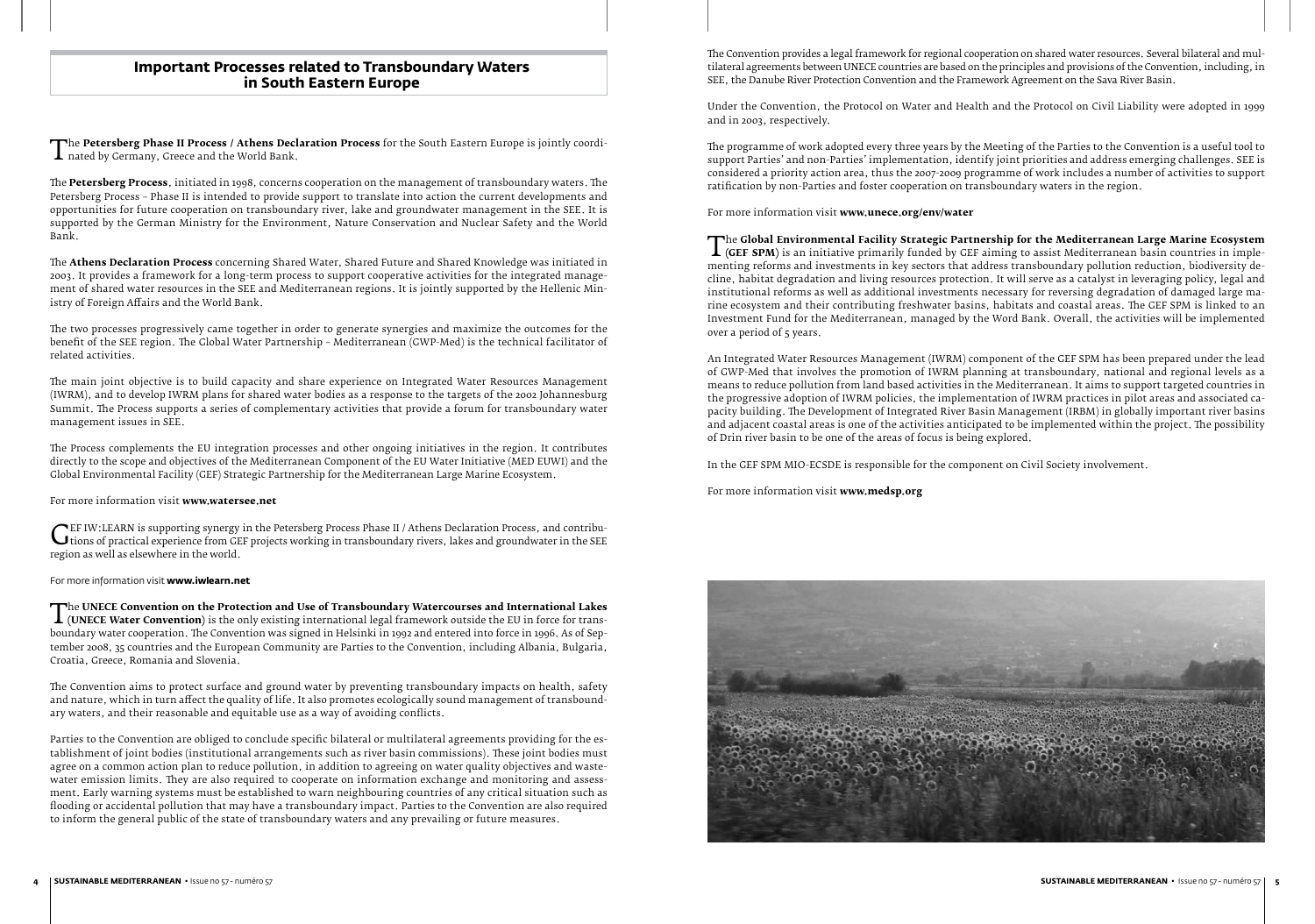Public involvement has been recognised as an integral component of an effective system for managing water resources. Decisions related to the use and management of water resources have impacts on people's everyday lives, their economic well-being, and, not least, on the health of the ecosystems on which all societies depends. The right of the public, and particularly of affected stakeholders, to participate in these decisions has been widely acknowledged by international law e.g. Aarhus Convention. The integration of stakeholders' views and interests into international waters management reflects a broader recognition and application of the public's fundamental right to be involved in environmental decision-making processes. Among other, this recognition was clearly articulated in the 1992 Rio Declaration on Environment and Development. Public participation in water management is not only a right; it is also a very useful tool. It has been proven that early and meaningful involvement of stakeholders in the design, implementation and monitoring of water management, secures a much more sustainable and smooth operation of the relevant systems and schemes.

The specific objectives of the workshop, was for the participants to:<br>1. unders

- understand the conceptual framework for public participation in shared water resources management at different levels: international, national, and local;
- be informed about the legal frameworks for public participation at international level; get familiar with the various involvement strategies and tools that may be used in the

The Capacity Building Workshop "Stakeholder involvement in Transboundary Water Resources Management" was organized in Podgorica, Montenegro, 25-27 March 2008 by the Global Water Partnership-Mediterranean (GWP-Med) and the Mediterranean Information Office

*"Stakeholder involvement in Transboundary Water Resources Management"* 25-27 March 2008 Podgorica, Montenegro

for Environment, Culture and Sustainable Development (MIO/ECSDE) in cooperation with the Montenegrin Ministry of Tourism and Environment. The activity was supported by the European Commission<sup>1</sup>, GEF IW: LEARN and UNEP/MAP.

# *Objectives*

The main objective of the Podgorica Workshop was to build capacity of targeted players involved in the management of transboundary waters in SEE and support their efforts in developing IWRM plans for shared water bodies with emphasis on stakeholder involvement. Responding to and serving the outcomes of the Ohrid International Roundtable (2006)2, the workshop also aimed to assist the process for the development of a shared vision for the greater Drin River Basin as a first step towards cooperative management of the Basin.

- SEE and more specifically in the Shkoder Lake Basin shared by Albania and Montenegro;
- the Danube river basin;
- the Baltic Sea Basin, including the transboundary Lake Peipsi/Chudskoe Basin shared by Estonia and Russia.

# **Capacity building on integrated management of shared water bodies in Southeastern Europe (SEE)**

different steps within a stakeholders involvement process;

- 4. learn the steps of a stakeholders involvement process3;
- 5. identify ways of integrating the different tools and techniques into IWRM planning at national and transboundary level;
- 6. learn how to prepare a stakeholders involvement plan;
- 7. identify peers in the region to work with in addressing issues of TWRM in the future;
- 8. appreciate the importance of public participation and its benefits to the IWRM and to their work.

## *Participants, Methodology & Structure*

Sixteen selected representatives of water management authorities at national and local levels, research institutes, regional and national NGOs from Albania, FYR Macedonia, Kosovo, and Montenegro participated in the Workshop.

MIO-ECSDE and GWP-Med jointly organized a series of targeted capacity building activities that focused on<br>framework of the Petersberg Phase II / Athens Declaration Process and GEF IW:LEARN. Four workshops in total were methodologies and experiences on addressing issues of transboundary water resources management in the framework of the Petersberg Phase II / Athens Declaration Process and GEF IW:LEARN. Four workshops in total were implemented within 2008 with the overall aim to enhance the practical capacity of key stakeholders on priority issues of integrated management of shared water bodies, hence assisting in advancing practical application in SEE.



<sup>3.</sup> A stakeholders involvement process include: Identifying and analyzing of the interest groups; defining the objectives; determining the type of public involvement required; choosing the involvement strategies and methods; planning of the implementation, evaluating the process, etc.

The Workshop followed a participatory and interactive approach allowing the familiarization of the stakeholders with the relevant conceptual approaches and tools while providing at the same time case-specific examples from within and outside the SEE region.

The agenda of the three day Workshop included short lectures, presentation of case studies, role playing, group and plenary discussions and a planning exercise. The approach followed enhanced sharing of experiences among participants. The discussions and work conducted was supported by training and background materials on the subject.

The **case study presentations** were focused on experiences of public participation and stakeholders involvement in the management of transboundary waters in the:

These presentations in combination with the **short lectures** provided the necessary background information (legal framework at international level, stakeholder involvement methods and tools etc.) to the participants. An important part of the discussions that followed the presentations was devoted on how to advance the approaches currently used to apply IWRM approaches and public participation principles to meet the future requirements of the EU Water Framework Directive in view of the integration of the countries of the region in the European Union.

The **role playing** was conducted using the "ORK simulation game manual" (Peipsi Center for Transboundary Cooperation, 2005). It assisted participants to "think outside of the box" and understand the perspectives and roles of the different stakeholders while addressing challenges linked to natural resources management. It also allowed understanding the importance of the stakeholders' involvement in effectively addressing such challenges.

The **study visit** to the Skadar Lake National Park premises and the lake surroundings provided the participants with first hand information about the state of the Shkoder Lake, the pressures to the natural system, the managerial measures adopted as well as the roles of different stakeholders. This information being complementary to this provided by the organizers was used by the participants as background for the **planning exercise**.

Based on these, the Shkoder lake basin (where the event took place) was used as a "laboratory" for the needs of the workshop; **the participants were asked to work in two groups** on a scenario based on realities of this shared water body and prepare an outline of a "stakeholders involvement plan". The work of each of the two groups was facilitated by a trainer. The group work for the preparation of the plan, besides being a "hands on" approach

The initiative works in synergy with the GEF IW projects in the area i.e. "Integrated Ecosystem Management in the Prespa Lakes Basin of Albania, FYR Macedonia and Greece" and "Integrated management of Skadar Lake ecosystem". Moreover, the workshops take into account and support the implementation of the objectives of the GEF Strategic Partnership for the Mediterranean Large Marine Ecosystems as well as the Mediterranean Component of the EU Water Initiative (MED EUWI).

The four capacity building workshops were:

- • "*Stakeholder involvement in Transboundary Water Resources Management"*
- *• "Integrated Management of Shared Lakes Basins"*
- *• "Integrated Water Resources Management" with reference to the conditions in the extended Drin River Basin*
- *• "Shared Groundwater Resources Management"*

Reports of the four workshops follow herewith.

<sup>1.</sup> Through the Annual Funding of MIO/ECSDE

<sup>2.</sup> International Roundtable "Integrated Shared Lake Basin Management in Southeastern Europe", 12 - 14 October 2006, Ohrid, FYR Macedonia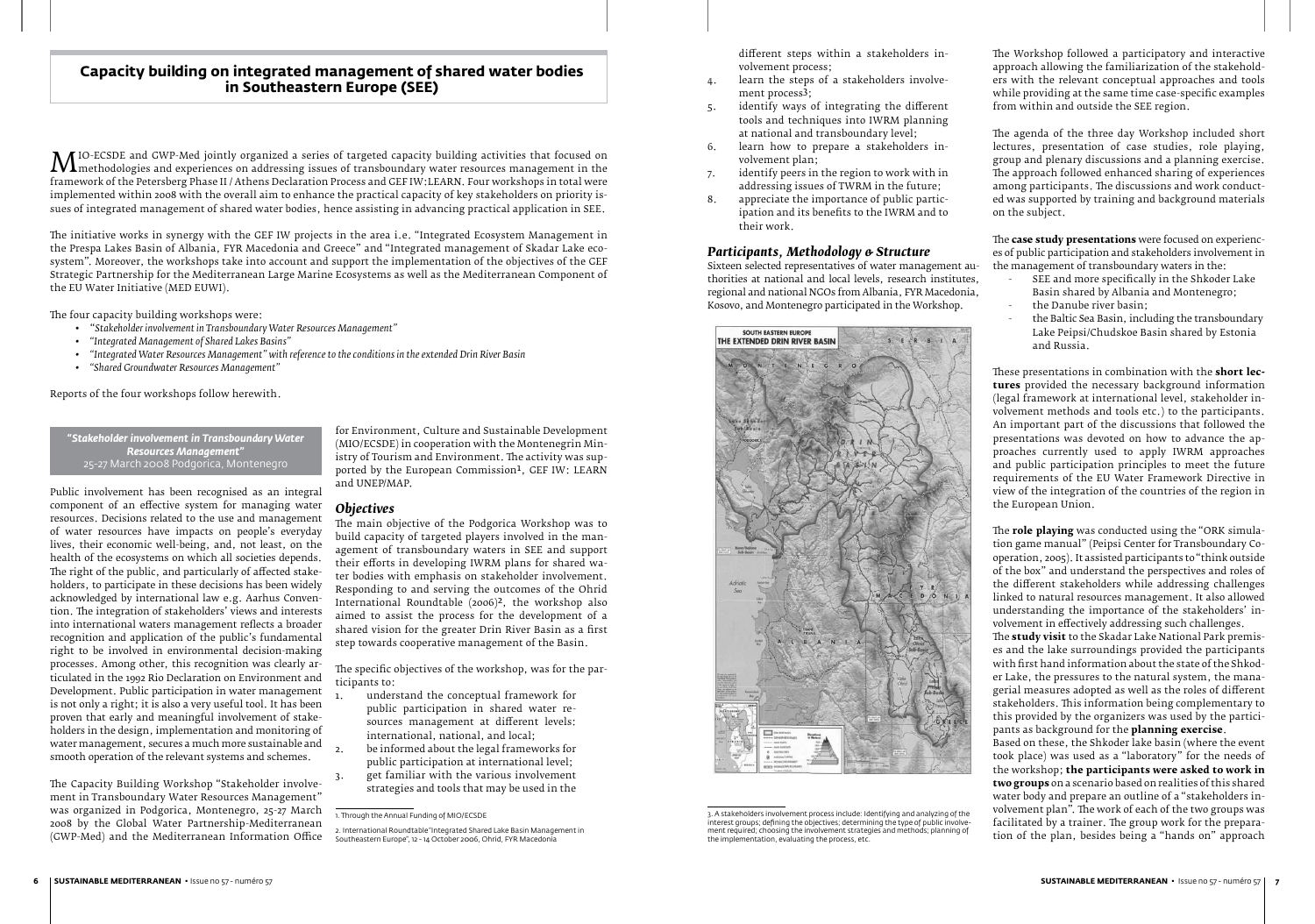allowed the interaction among the participants, hence the flational levels. Enhanced public participation their cross-fertilization. It also assisted them to identify peers in the region to work with in addressing issues of ful implementation. TWRM in the future.

Given the broad spectrum of issues involved in the preparation of such plans, the learning process -during the planning exercise- was adaptive and elaborated on specific issues in accordance to the learning needs and the background of the participants. The work focused on 4 main topics:

- identification of the overall objectives of the "stakeholders involvement plan",
- identification of the key stakeholders to be involved,
- identification of the key interests and priorities of the stakeholders, and finally
- identification of the already implemented as well as needed key public participation and stakeholders involvement activities.

The group discussions demonstrated that there is already a range of stakeholders involved in the management of the Shkoder Lake. A number of activities have been implemented at various levels aiming to enhance public participation and stakeholders' involvement. Nevertheless, the participants realized that more work should be done in the future and that stakeholders shall benefit from experience and input from other basins facing similar challenges.

There is a range of on-going and planned projects for the management of Lake Skadar at local, national and



and stakeholders' involvement are key to their success-

All participants agreed on the importance of enhanced coordination among responsible institutions, especially at the trans-national level in order to develop sound public participation and stakeholders' involvement plans covering the whole basin.

The conclusions of the working groups' discussions could be used as an input by experts involved in the development of the Lake Skadar stakeholder involvement plan. It is important that the proposed activities at different management tant that the proposed activities at different management levels are coordinated and information exchange is organized to ensure that all the key stakeholders are involved.

The participants were given a CD that included the presentations made, the overview of the outputs of the two working groups as well as the training and background material on public participation and stakeholders involvement in TWRM used in the workshop. This material is also available at **www.watersee.net.**

## *Evaluation by the participants*

There are three major shared Lakes in the SEE region: Prespa<sup>5</sup>, Ohrid and Shkoder<sup>6</sup>. These Lakes and their ba-

Overall, the participants considered the Workshop to be successful. The majority thought that the objectives of the workshop as well as their objectives and expectations were sufficiently met. Most of the participants appreciated the participatory and interactive approach followed as well as the fact that a facilitated planning exercise where the participants developed an outline of a stakeholder involvement plan was used as a learning approach. This was also obvious from the answers given regarding the characteristic of the Workshop that they mostly appreciated. The majority was pleased by the quality of the organization and the duration of the workshop.

The Capacity Building Workshop on "Integrated Management of Shared Lakes Basins", was organized in Ohrid FYR Macedonia, 16-18 July 2008 by the Global Water Partnership-Mediterranean (GWP-Med) and the Mediterranean Information Office for Environment, Culture and Sustainable Development (MIO/ECSDE) in cooperation with the GEF/UNDP "Integrated Ecosystem Management in the Prespa Lakes Basin of Albania, FYR-Macedonia and Greece" project and the FYR Macedonian Ministry for Environment and Physical Planning. The activity is supported by the European Commission4, GEF IW: LEARN, GEF/UNDP "Integrated Ecosystem Management in the Prespa Lakes Basin of Albania, FYR-Macedonia and Greece" project and UNEP/MAP.

- 
- 
- $\Box$  To be informed about the legal frameworks and tools for water resources management at international and EU levels. international and EU levels.
- $\Box$  Toreceive basic information on the EUWFD and its provisions (also in relation with IWRM).
- To understand the conceptual framework of integrated management of lake basins at different levels: trans-national, national, and local.
- $\Box$  To understand the basic steps of the preparation of a Lake Basin Management Plan - what does such a plan entail; what are the different steps for its preparation.
- $\Box$  To identify peers in the region to work together in addressing related issues in the future.

Lake basins have special characteristics such as their integrating nature, long water retention time, and com-4. Through the Annual Funding of MIO/ECSDE

Transcending political and even administrative boundaries, the available water must be shared among individuals, economic sectors, intrastate jurisdictions and sovereign nations. There are numerous obstacles in achieving these aims. Except for these deriving from the interdependences that are created between different uses (fisheries, agriculture, hydropower generation, water supply, tourism, etc.), there exist different priorities and interests in each country as well as different policies.

plex response dynamics. The combination of these characteristics which can individually be found elsewhere as well (e.g. groundwater and estuaries) is what distinguishes lakes from other water bodies. This fact often affects the way that their basins need to be managed and has to be taken into account while respective policies and subsequent laws and management instruments are being planned and implemented, and institutions are set up. It is essential to understand that the implications of these characteristics mean that management institutions and their policies and plans need to be established and funded on a long term basis; that scientific knowledge is particularly important for unraveling the complex responses of lakes to exogenous changes; and the management instruments need to be adapted to the integrating nature of lakes. It can be easily understood that this rather difficult task is becoming even more difficult in the case of shared lake basins. and to equip them with the knowledge / tools that will enhance their skills to participate in the preparation of Lake Basin Management Plans. Responding to and serving the outcomes of the Ohrid International Roundtable (2006)7, the workshop also aimed to assist the process for the development of a shared vision for the greater Drin River Basin as a first step towards cooperative management of the Basin (see Map, page 21). The specific objectives for the participants were: To become familiar with Integrated Water Resources Management (IWRM) approaches, concept and tools as well as with the Ecosystems Approach as an integral part of the IWRM approach.  $\Box$  To understand the need for integration of water resources management and spatial planning.

sins are spread in a geographical area that includes Albania, FYR Macedonia, Montenegro and Greece.

These water bodies along with Drin and Buna/Bojana Rivers – also shared water bodies - comprise an interconnected hydrological system. They can all be considered part of the greater Drin River Basin. *Objectives of the Workshop* The purpose of the workshop was to build the capacity of stakeholders on transboundary lake basin management 5. The Prespa basin includes two lakes separated by a naturally formulated narrow strip of land: Macro Prespa and Micro Prespa. From this point forward we will

# *Participants, facilitators, methodology & structure*

Twenty three selected representatives of water competent management authorities at national and local levels, local authorities, joint commissions and bodies, management authorities of protected areas, research institutes, regional and national NGOs from Albania, FYR Macedonia, and Montenegro participated in the Workshop. The representatives of the organizers – one from GWP-MED, two from MIO-ECSDE and two from GEF/UNDP "Integrated Ecosystem Management in the Prespa Lakes Basin of Albania, FYR-Macedonia and Greece" project – were responsible for administrative issues and assisted the team of the two facilitators,

#### *"Integrated Management of Shared Lakes Basins"* 16-18 July 2008 Ohrid FYR Macedonia

|                                     | Country |                                           |  |            |  |  |
|-------------------------------------|---------|-------------------------------------------|--|------------|--|--|
| <b>Shared lake</b><br><b>basins</b> | Greece  | <b>FYR</b><br>Albania<br><b>Macedonia</b> |  | Montenegro |  |  |
| Prespa                              |         |                                           |  |            |  |  |
| Ohrid                               |         |                                           |  |            |  |  |
| Shkoder                             |         |                                           |  |            |  |  |

#### **Table1. Shared lake basins in the South-Western Balkan Peninsula**

refer to the system of the two lakes as Prespa.

<sup>6.</sup> The Lake is named "Skadar" in Montenegro and "Shkodër" or "Shkodra" and also sometimes "Scutari" in Albania.

<sup>7</sup>*. International Roundtable "Integrated Shared Lake Basin Management in Southeastern Europe", 12 - 14 October 2006, Ohrid, FYR Macedonia*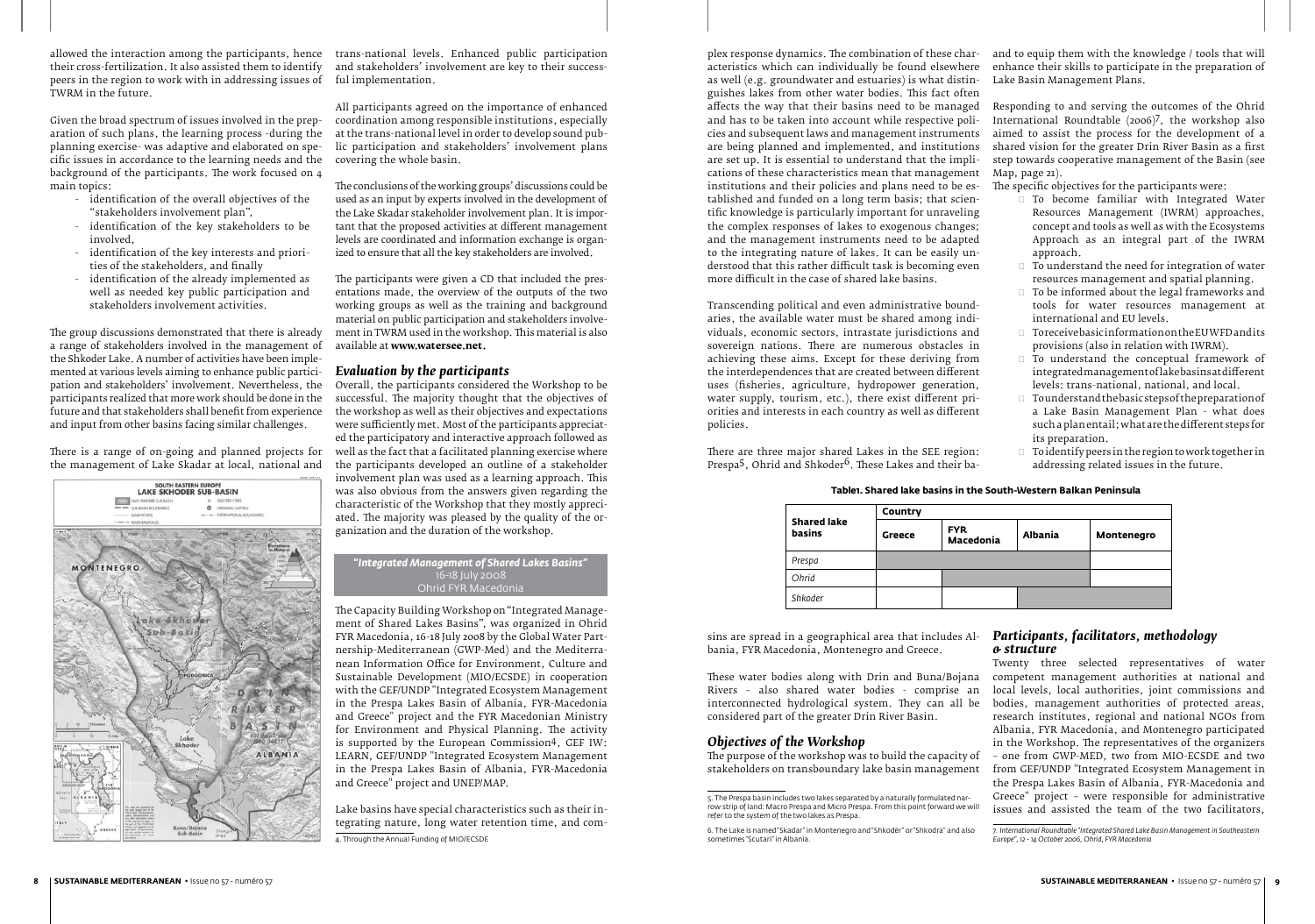Mr. George de Gooijer and Ms. Nighisty Ghezae in the Pererski, Mayor of Ohrid. Following the **presentation of**  different activities of the workshop.

The workshop focused on Lake Basin management was conducted. Based on the expectations the workshop concepts and approaches, the relevant legal frameworks at EU as well as at International level and their application in the transboundary Lakes of the South West Balkan Peninsula.

The programme of the three day Workshop included short lectures, presentation of case studies, group and plenary discussions and exercises. The Workshop followed a (ILBM), the EU Water Framework Directive, the UNECE participatory, interactive and experiential approach allowing the familiarization of the stakeholders with the relevant conceptual approaches and tools while providing at the same time case-specific examples. The information and knowledge to be used in the exercises approach followed, enhanced sharing of experiences to follow. among participants. The Lake Prespa, was used as a reference/case study for the workshop activities. The **case study presentations** –on Ohrid and Shkoder References were made to the Lakes Ohrid and Shkoder.

- Managing Lakes and their Basins for Sustainable Use: A report for Lake Basin Managers and Stakeholders (ILEC, 2005. International Lake Environment Committee Foundation: Kusatsu, information to be used in the exercise to follow. Japan)
- Basins in Southeastern Europe. A report within GEF IW:LEARN Activity D2. GWP-Med, Athens, 2006
- Guidelines on Monitoring and Assessment of Transboundary and International Lakes. UNECE Working Group on Monitoring and Assessment. Finish Environment Inistitute. Helsinki, 2003

The discussions and work conducted was supported by training and background materials on the subject. The participants were provided with the following printed background material:

The presentations and material produced throughout the workshop as well as additional material on the subject strengthened the learning process. are available at **www.watersee.net.**

The workshop was opened by Mr Dejan Panovski, State Secretary of the FYR Macedonian Ministry of Environment and Physical Planning and Mr Aleksader

– Assessment of the Management of Shared Lake an introduction to the negotiation and cooperation Two **exercises** were conducted. The first, on Day 1, was processes. The main message was that cooperation is a choice and that it leads to the maximization of benefits shared among the cooperating parties. It was important for the participants to understand the obstacles, difficulties and challenges involved in a negotiation process, among different actors with different interests, towards cooperation. Equally important, it succeeded in creating a group dynamic which allowed the participants to meaningfully work together and interact; hence, it

**the objectives and the structure of the workshop** an activity to identify the **expectations of the participants** activities were adapted (content and sequence of the presentations, way to form the working groups and conduct the exercises), within the predefined context, to respond to the expressed needs.

The **short lectures** focused on Integrated Water Resources Management, Integrated Lake Basins Management Water Convention, Spatial Planning and ILBM and introduced the participants to the respective approaches and tools and provided the necessary background

lakes- focused on experiences and lessons learned regarding the management of the two transboundary lake basins. The presentation on the Prespa lake basin focused primarily on the current management status (institutional and legal framework, management instruments, etc.) as well as on the challenges linked with integrated natural resources management. It also referred to the recently initiated UNDP / GEF Prespa lake Project. The aim was to provide the necessary

The second exercise, on Day 2, aimed to introduce the participants to the management of lake basins through an experiential learning approach. This exercise was meant to consolidate the, until then, provided



The **study visit** to the Lake Presa provided the participants with first hand information about the pressures to the natural system, the managerial measures adopted as well as the roles of different stakeholders. This information, being complementary to that provided through the lectures and the presentations, was used as background for the second phase of the exercise.

On Day 3, following the presentation of the outcomes of the work of each group, the participants worked in plenary with the assistance of the facilitators. They used the outcomes of the group work to identify the needed actions within each of the aforementioned sectors towards ILBM in Prespa. The exercise assisted participants to "think outside of the box" and understand the need for integration among sectors as well as the perspectives and roles of the different stakeholders while addressing challenges linked to natural resources management.

information on the concepts, methods and approaches to the lake basin management. appreciated. They appreciated the opportunity they were given to meet and network with their counterparts from the neighboring countries.

# *Evaluation by the participants*

Overall, the participants considered the Workshop to be successful; well prepared and executed. The majority was pleased by the quality of organization and the duration of the workshop. The vast majority thought that the objectives of the workshop as well as their objectives and expectations were sufficiently met. Most of the participants appreciated the participatory, interactive as well as experiential learning approach followed. This was obvious also from the answers given regarding the characteristic of the Workshop that they mostly

The participants were asked to work in four groups. Using the information provided through the short lectures and the case study presentations each group worked in the identification of the current situation within each of the sectors/pillars of the ILBM (Institutions, Policies, Information/knowledge, Participation/Stakeholders involvement, Technology/Infrastructure and Financing) approach and identify the respective challenges. The group work, besides being a "hands on" approach allowed the interaction among the participants, hence their cross-fertilization. It also assisted them to identify peers in the region to work with in addressing issues of TWRM in the future. The "extended" Drin Basin (Basin) comprises the watersheds of the Prespa<sup>8</sup>, Ohrid and Shkoder<sup>9</sup> Lakes and the Black Drin10, White Drin11, Drin12 and Buna/ Bojana Rivers. The Drin River is the "connecting body" or a water system,  *"Integrated Water Resources Management"* **with reference to the conditions in the extended Drin River Basin** 25-27 November 2008 Shkodra, Albania

An important part of the discussions was devoted to addressing how to advance the approaches currently used for the management of the lake basin to meet the future requirements of the EU Water Framework Directive in view of the integration of the countries of the region to the European Union. The linkages between spatial planning and natural resources management in the context of lake basins management were also discussed. The cooperation among countries for the management of the extended Drin River Basin was another theme addressed. Transcending political and even administrative boundaries, the available water must be shared among individuals, economic sectors, intrastate jurisdictions and sovereign nations. There are numerous obstacles in achieving these aims. Except for these deriving from the interdependences that are created between different uses (fisheries, agriculture, hydropower generation, water supply, tourism, etc.), there exist different priorities and interests in each country as well as different policies. These facts affect the way that their basins need to be managed and has to be taken into account while respective policies and subsequent laws and management instruments are being planned and implemented, and institutions are set up.

linking the lakes, wetlands, rivers and other aquatic habitats into a single ecosystem of major importance. The water bodies and their watersheds are spread in a geographical area that includes Albania, Greece, the Former Yugoslav Republic of Macedonia (from this point forward referred to as FYR Macedonia), Montenegro and Kosovo (*UN administered territory under UN Security Council resolution 1244*). Flowing from Lake Ohrid, which itself receives a percentage of its waters from Lake Prespa through underground karstic formations, the Black Drin eventually leaves FYR Macedonia and enters Albania. The White Drin rises in Kosovo and flows into Albania where it meets the Black Drin to form the Drin River. Flowing through Albania, one arm of the Drin joins the Buna/Bojana River (a watercourse which drains Lake Shkoder and, shared between Albania and Montenegro forms part of their border before finally flowing into the Adriatic Sea) near the city of Shkodra and the other arm drains directly into the Adriatic Sea south of Shkodra near the city of Lezhe. Each of these water bodies has a number of tributaries, small rivers and streams. The following table depicts the hydrographic connections.

On the basis of the above, the Global Water Partnership-Mediterranean (GWP-Med), the Mediterranean Information Office for Environment, Culture and Sustainable Development (MIO/ECSDE) and the GEF "Lake Shkoder/Skadar Integrated Ecosystem Management"

<sup>8.</sup> The Prespa basin includes two lakes separated by a naturally formulated narrow strip of land: Macro Prespa and Micro Prespa.

<sup>9.</sup> The Lake is called "Skadar" in Montenegro and "Shkodër" or "Shkodra" and also sometimes "Scutari" in Albania.

<sup>10.</sup> The River is called Drin i Zi in Albania and Crn Drim in FYR Macedonia.

<sup>11.</sup> The River is called Drin i Bardhë in Albania and Beli Drin in Kosovo.

<sup>12.</sup> The River is called Drin i madh or Drini in Albania.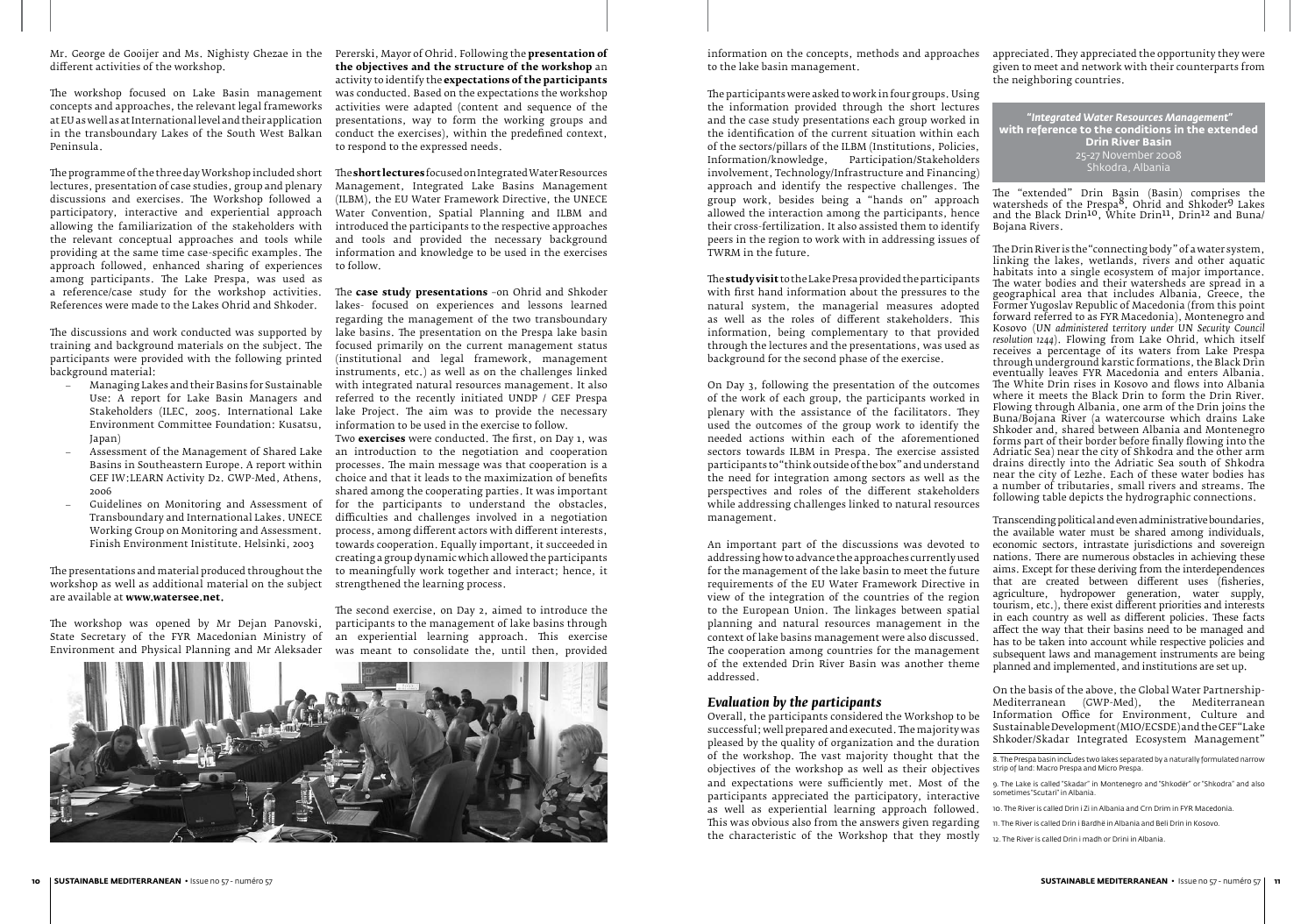Project co-organized a capacity building workshop on Integrated Water Resources Management (IWRM) with reference to the conditions in the extended Drin River Basin, on 25-27 November 2008, in Shkoder, Albania. The activity was supported by the German Ministry for Environment, Nature Conservation and Nuclear Safety and the European Commission – DG ENV (through the Annual Funding of MIO/ECSDE).

## *Objectives*

The purpose of the workshop was to build the capacity of stakeholders on IWRM and to equip them with the proper knowledge / tools that will enhance their skills to participate in River/Lake management planning. Responding to and serving the outcomes of the Ohrid International Roundtable (2006), the workshop also aimed to assist the process for the development of a shared vision for the greater Drin River as a first step towards cooperative management of the Basin.

The workshop also aimed to assist the implementation of the GEF "Lake Shkoder/Skadar Integrated Ecosystem Management" Project by enhancing the capacities of the future members of the working groups that shall function under and in assistance to the Joint Committee to be established in the Shkoder basin.

The specific objectives were for the participants:

- • To understand the conceptual framework of Integrated Water Resources Management (IWRM), its application at transboundary, national and local levels and become familiar with relevant approaches and tools.
- • To be informed about the legal frameworks and tools for water resources management at international and EU levels.
- • To receive basic information on the EU WFD and its provisions (also in relation to IWRM).
- To understand the basic steps of the preparation of an Integrated Water Resources Management Plan - what does such a plan entail; what are the different steps for its preparation.
- To identify peers in the region who they can work with in addressing related issues in the future.

#### *Participants, methodology and structure*

Thirty eight selected representatives of water competent management authorities at national and local levels, local authorities, joint commissions and bodies, management authorities of protected areas, research institutes, regional and national NGOs from Albania, FYR Macedonia, Kosovo (*UN administered territory under UN Security Council resolution 1244*) and Montenegro participated in the Workshop.

- key IWRM concepts, structures and tools;
- the EU WFD as the key/driving water resources use. management instrument in the region;
- international instrument on transboundary water resources management.

The Workshop followed a participatory, interactive and experiential approach allowing the familiarization of the stakeholders with the relevant conceptual approaches and tools while providing at the same time case-specific examples. The programme combined **short lectures**, **presentation of case studies**, **group and plenary discussions** and **exercises**. Enhanced sharing of experiences among participants was promoted.

The **short lectures,** focused on Integrated Water Resources Management, the EU Water Framework Directive, the UNECE Water Convention, and introduced the participants to the respective conceptual approaches and tools providing the necessary background information and knowledge to be used later on in the workshop.

The **case studies presentations** –on the Danube and Sava rivers and Shkoder lake basin- provided experiences and lessons learned regarding cooperative approaches and activities for the management of transboundary basins.

The **exercises**, were the main experiential educational tools used to facilitate the participants in applying and thus better comprehending/consolidating the concepts, methods and approaches provided earlier. Furthermore, the exercises succeeded in creating a group dynamic which allowed the participants to meaningfully work together and interact; hence, it strengthened the learning process.

The design of the workshop as well as the discussions and work conducted was supported by two primary **sources of input material**:

- the GEF IWRM Tool Box. The IWRM Tool Box

- best practices resource tool regarding IWRM. It has recently been revised and reorganized to provide more user friendly access to a larger amount of information relating to IWRM tools and experiences world wide. The principles and practices found in the Tool Box formed the "theoretical" base or framework upon which the workshop developed.
- emerging institutional approaches to tran-sboundary water management in the region as found later in the document).

#### *Day 1: Introducing participants, introducing IWRM and the EU WFD*

The first day established a common level of understanding on

It provided as much clarity as possible about the specifics of the structures; how these facilitate transboundary cooperation for water resources management and apply at the transboundary, national, and local levels.

The workshop was opened by GWP –Med staff and the participants were introduced. An activity to identify the **expectations of the participants** from the workshop was conducted.

These generally fell into three groups:

- understanding of IWRM practices;
- use of transboundary mechanisms in water management;
- water management case studies related to specific issues e.g. protected areas.

is an internet based knowledge, experience and area and resolving relevant conflicts among stakeholders. A role playing exercise related to the responsibility of a polluter to notify the authorities and the public following an environmental accident was conducted. This experiential exercise was linked to the previously realized lectures and introduced the participants to the "sharing the benefits of cooperation" approach. The main message was that cooperation is a choice and it leads to the maximization of benefits shared among the cooperating parties.

well as case studies (reference to these can be A presentation of the GWP IWRM Tool Box followed, made by Danka Thalmeinerova. The presentation allowed the participants to become familiar with the objectives, structure and content of the Tool Box. The participants were allowed to use and further explore the Tool Box with the assistance of Danka. They thus were trained to apply a useful tool to assist their efforts in IWRM planning and application, available for everyday

- the UNECE Water Convention as the main A second presentation regarding the Danube Basin management and the ICPDR (a case study of the GWP IWRM Tool Box) provided information about a successful case of cooperation among riparian countries for the management of a transboundary basin.

This information was used to adapt the workshop activities (content and sequence of the presentations, way to form the working groups and conduct the exercises), in the subsequent sessions within the predefined context, to respond to the expressed needs. **The objectives and the structure of the workshop** were **presented** in comparison to the expectations expressed. The facilitator explained which expectations expressed would be met during the workshop. The first day continued with **short lectures**, **discussions, presentations** and **a role playing exercise**. Three case studies were presented during the morning of the second day to conclude the introductory part of the workshop that would lead to the exercise: - Danka presented a case study regarding the restoration of a wetland in Slovakia. She underlined the issues related to the involvement of the local community in the management of a protected area and how the emerging disputes among the stakeholder groups at local level were resolved.

The discussion regarding the EU Water Framework Directive focused both on the principles and the respective basin oriented organizational practices. It was suggested by the presenters, Tom Owen and Danka Thalmeinerova, that participants should focus on the principles and approaches of the EU WFD rather than the detailed legal aspects which do not apply directly in their countries (not members of the EU yet). The discussion regarding the UNECE Water Convention focused on the use of this international legal instrument as a means for enhancing cooperation for the management of the transboundary water resources in the - Dejan Komantina, Executive Secretary of the Sava Commission, made a detailed presentation about the Sava River Basin Commission and analysis of the development of cooperation among the Sava River Basin riparian countries (Bosnia & Herzegovina, Croatia, Serbia and Slovenia). Experiences and lessons learned related to the management of the Sava river basin were presented by Dejan: Institutional settings for cooperation, structure of the Joint Commission and the Secretariat, its functions, how they are moving towards the preparation of the River Basin Management Plan,

#### *Day 2: Experiences on transboundary cooperation - Integrated Transboundary Water Resources Management, Group Work* The second day was designed to allow the participants to consolidate the information and knowledge provided during the first day.

The participants had the chance to see (i) how IWRM concepts and tools have been applied in other basins of SEE and Europe (ii) how and to what extent the available, EU and international legal instruments have been used and have succeeded in promoting cooperation. They were able to make the necessary correlations with the thematic areas they are working in and identify gaps, potentials and possible next steps based on the knowledge obtained and the experiences presented.

| <b>Water bodies</b>                                           | Prespa Lake                                    | <b>Ohrid Lake</b>                          | <b>Drin River</b>                                                                                                               | <b>Shkoder</b><br>Lake | Buna/Bojana<br><b>River</b> |
|---------------------------------------------------------------|------------------------------------------------|--------------------------------------------|---------------------------------------------------------------------------------------------------------------------------------|------------------------|-----------------------------|
| Physically interconnected<br>(through surface waters<br>flow) |                                                |                                            |                                                                                                                                 |                        |                             |
| Physically interconnected<br>(through ground-water<br>flow)   |                                                |                                            |                                                                                                                                 |                        |                             |
| Shared by:                                                    | Albania,<br><b>FYR</b><br>Macedonia.<br>Greece | Albania.<br><b>FYR</b><br><b>Macedonia</b> | Albania,<br>FYR Macedonia,<br>Montenegro,<br>Kosovo (UN administered<br>territory under UN Security Council<br>resolution 1244) | Albania,<br>Montenegro |                             |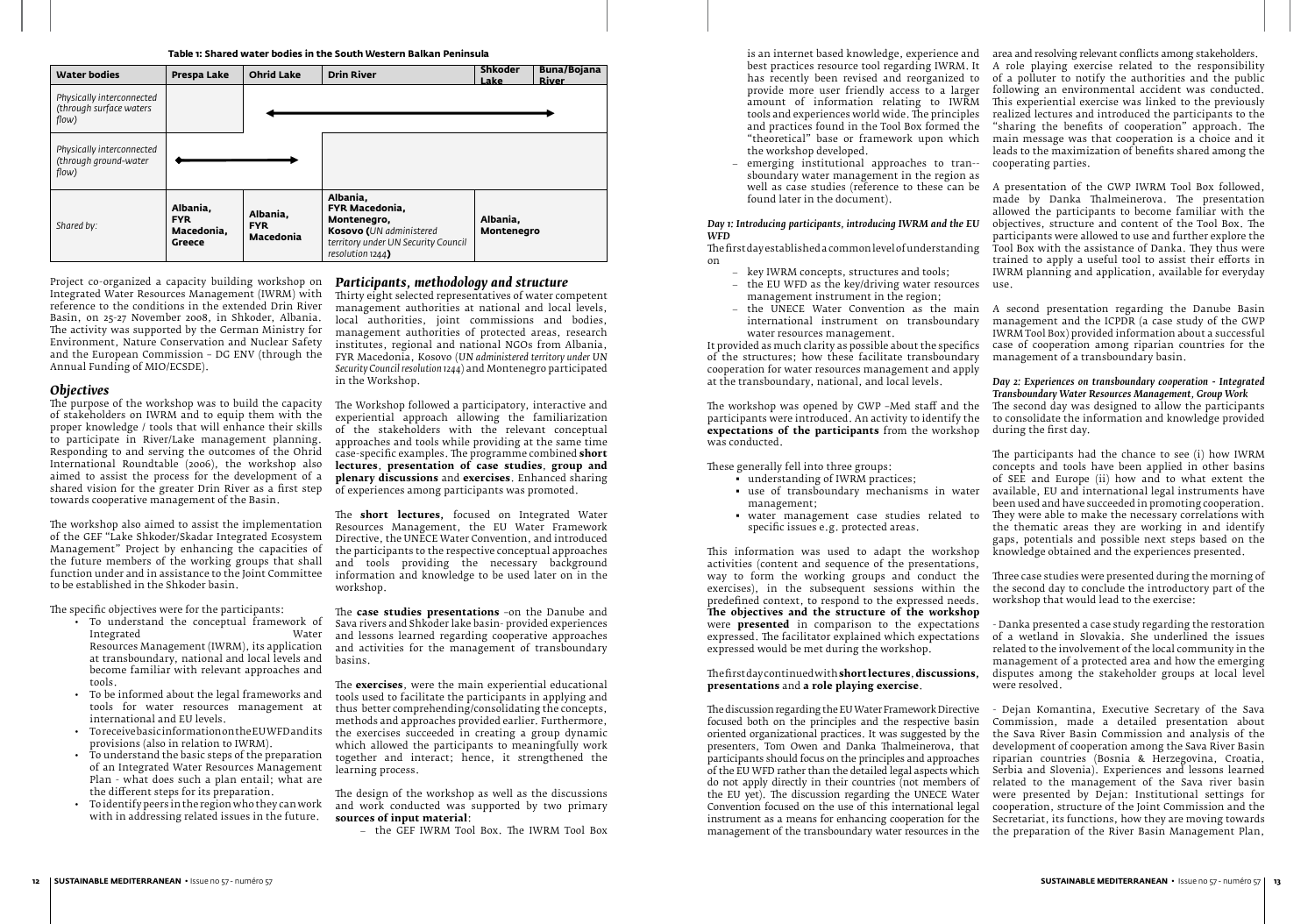what works and what doesn't and finally the challenges issue already identified as a source of conflict would linked with the effort for the multi-purpose use of the be an issue that the joint commission could work on basin.

- Agim Shimaj made a presentation about the state of environment in the Shkoder Lake Basin, the evolving management status in the area and the related challenges. He also referred to the recently initiated GEF/ The exercise assisted participants to "think outside World Bank "Lake Skadar/Shkoder Integrated Ecosystem Management" Project. This allowed the seminar participants to (i) comprehend the context for IWRM implementation in the area, (ii) understand how the IWRM approach is actually being used in the region and the specific project and (iii) how it might be used towards The workshop ended with a discussion in which the the implementation of the Shkoder Lake Basin agreement made between Albania and Montenegro.

The participants were given some of the necessary information to be used in the exercise to follow. The **exercise** aimed to introduce the participants to the management of basins through an experiential learning approach. The Shkoder shared system was used as a reference making the necessary connections, with the Groundwater is a "hidden" resource with special Drin river, Prespa and Ohrid lakes.

The participants were asked to work in four groups. Using the information provided through the short lectures and the case study presentation about Shkoder lake, each group worked with the assistance of the facilitator on a mini stakeholder analysis in view of the formation of a joint management body in the reference area. The participants identified the main Stakeholders and made a short analysis of their characteristics (influenced, involved and impacted stakeholder groups, relative power, etc). An identification of the possible functions of a joint body was made as a next step in the exercise.

#### *Day 3: Experiences on transboundary cooperation - Integrated Transboundary Water Resources Management, Group Work (continued)*

On Day 3, the exercise continued and the four groups performed a short analysis on whether a specific

resolving. The groups discussed what the effectiveness of the commission would be in terms of potential solutions and to what degree these solutions would be implementable.

of the box" and understand the need for integration among sectors, as well as the perspectives and roles of the different stakeholders, while addressing challenges linked to natural resources management.

participants, presenters, facilitator, and organizers reflected on the workshop and its outcomes.

characteristics and it is interlinked with the other components of the physically integrated land–surface water–groundwater–coastal/marine system. This fact has to be taken into account while related policies, laws and management schemes and instruments at local, national and regional level are being developed. Also integration of policies for groundwater management with policies for economic development and consequently land use management, including designation and functioning of national parks and protected areas, is an imperative for sustainable development.

Groundwater management at national level is, in many cases, not sustainable due to gaps in the legal frameworks of the countries and ineffective application of management measures. Poor knowledge of the characteristics of the aquifer systems and inadequate monitoring exacerbate the situation.



shared aquifers. This may present an obstacle for the "the Ministry or Environment" and Spatial Planning, stability and economic development of SEE countries in the future. Solutions need to be specific for each case, taking into account, among other things, the nature of the aquifer and severity of pressures exerted, the size and importance of the shared resources and the number The Workshop followed a participatory approach of countries involved. Geological Survey, Institute of Biology, Ministry of Agriculture, Forest and Food) also attended the first day of the workshop. allowing the familiarization of the stakeholders with

Geological formations have no regard to national/political boundaries. Aquifers are to a large extent shared between two or more countries. The UNECE Assessment of transboundary water resources ("Our waters: joining hands across borders" – First Assessment of Transboundary Rivers, Lakes and Groundwater, October 2007) identifies 51 transboundary aquifers in SEE. Other assessments raise this number to more than 60. These provide a share of total water usage in their respective area that ranges from 15 to 90 or even 100 percent in some of the Dinaric karstic aquifers of Albania, Bosnia and Herzegovina, Croatia and Montenegro.

While visible progress has been achieved in the cooperation for the management of shared surface waters in many parts of the region, there is lack of transboundary cooperation and relevant arrangements for the management of

Shared aquifers can be found in the Sava River Basin and the Dinaric Arc area. Their integrated management taking into account the geographical and geological characteristics such as karstification, karst hydrology, forests, biodiversity, etc. is crucial for the sustainable development of the region. Some examples of good practice in the area exist.

# *The Workshop*

Taking all of the above into consideration the Global Water Partnership-Mediterranean (GWP-Med), the Mediterranean Information Office for Environment, Culture and Sustainable Development (MIO/ECSDE), the Slovenian Ministry of Environment and Spatial Planning, the Slovenian Karst Research Institute SRC SASA and the Sava Commission, co-organized a Capacity Building workshop on Shared Groundwater Resources Management between 2 – 4 December in Postojna, Slovenia. The activity was supported by the German Ministry for Environment, Nature Conservation and Nuclear Safety, the Slovenian Ministry of Environment and Spatial Planning (SMESP) and the European Commission – DG ENV (through the Annual Funding of MIO/ECSDE).

The Workshop geographically focused on the Sava River Basin and the wider Dinaric Arc area.

## *Participants and methodology*

Seventeen selected representatives of water competent management authorities and institutions, joint commissions, research institutes, NGOs, etc. from the Sava countries as well as Albania, FYR Macedonia and Montenegro participated. In addition a number of Slovenian participants (approximately 25 persons - from

The Workshop came as a follow up to the International Roundtable "Integrated Shared Groundwater in Southeastern Europe" that was organized in Brdo pri Kranju, Slovenia, 14-16 November 2007 jointly by the SMESP and GWP-Med within the framework of the Petersberg Process Phase II / Athens Declaration Process and GEF IW:LEARN. *Objectives* An activity to identify the **expectations of the participants** from the workshop was conducted. **The objectives and the structure of the workshop** were **presented** by the facilitator (Dimitris Faloutsos, GWP-Med) in cross reference to the expectations expressed. Dimitris explained which expectations expressed by the participants would be met and how. The first day continued with **lectures/presentations** followed by **discussions,** and **an exercise**.

the relevant conceptual approaches and tools while providing at the same time case-specific examples. The programme combined **lectures/presentation of case studies** followed by **discussions**, **exercises** and **a field trip**. Enhanced sharing of experiences among participants was encouraged throughout.

The purpose of the Workshop was to build the capacity of the stakeholders in the Sava River Basin countries (Bosnia & Herzegovina, Croatia, Serbia and Slovenia) as well as in the countries over which the Dinaric karstic eco region extends, by way of providing knowledge and tools to improve their skills on Shared Groundwater Resources Management. Promotion of transboundary cooperation in this regard was an additional objective. The facilitation of the work of the Sava Commission in the long term and responding to the needs in the area in view of sustainable management of water resources was also an underlying goal. The presentations established a common level of understanding about key concepts and structures regarding the management of groundwater resources, how this is linked to the management of other natural resources (wetlands, forests, etc.) and how spatial

The **lectures/presentation of case studies** introduced the participants to key concepts regarding the management of groundwater and experiences gained. The relevant experience of Slovenia at the national as well as at the transboundary level was used to present best practices and challenges linked to a series of related issues. The **exercises**, mostly experiential, were the main educational tool used to facilitate the participants in applying and thus better comprehending/consolidating the concepts, methods and approaches provided earlier. The **field trip** allowed the participants to have a "handson" experience with the resource and set the issues introduced earlier in a "real conditions" context.

#### *Day 1: Introducing participants, introducing concepts and structures for shared groundwater management.*

The workshop was opened by the Mayor of Postojna, Mr. Jernej Verbic. Representatives of the Slovenian Ministry of Environment and Spatial Planning, GWP –Med, the Karst Institute and the Alpine Convention welcomed the participants.



**Capacity Building Workshop on**  *"Shared Groundwater Resources Management"* 2– 4 December 2008 Karst Research Institute SRC SASA, Postojna, Slovenia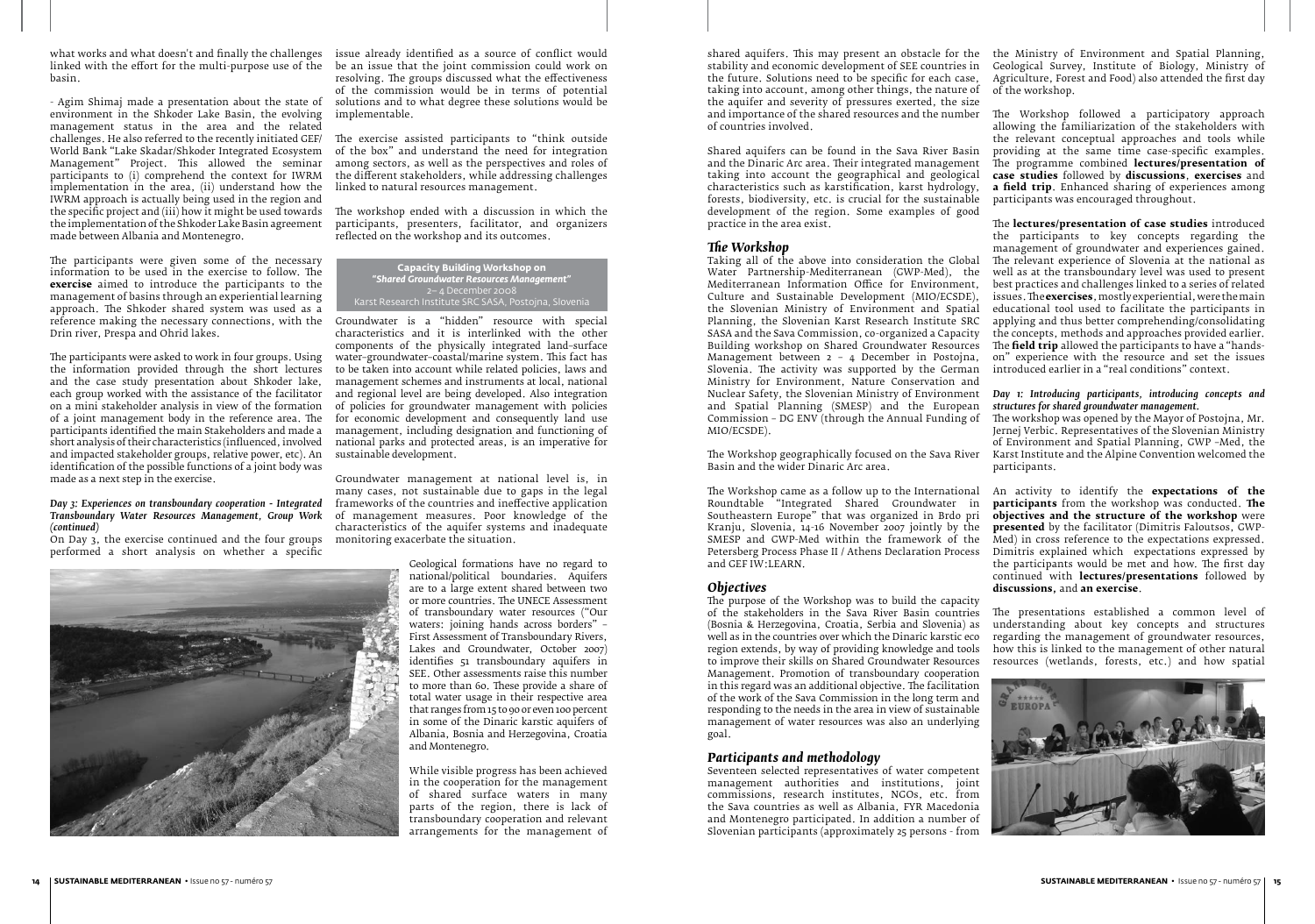planning can be used as a valuable instrument for meaningfully work together and interact; hence, it integrated management. Case specific experiences strengthened the learning process. presented further facilitated the process.

The participants were introduced and given practical information where applicable about:

- the EU Water Framework Directive and the UNECE Water Convention and how these may facilitate cooperation for the management of shared groundwater.
- Karstic geomorphology of the Dinaric Arc area, which is also present in part of the Sava basin, and how the involved particularities should be taken into consideration while management approaches are applied at national and transboundary levels.
- Legal approaches that are used in Slovenia for the  $\;$  including groundwater;  $\;$ management of groundwater and experiences from its application.
- Ecosystems that are within the karst areas of the region and what approaches are applied aiming at their sound management and the preservation of the biodiversity.
- management of forests as well as protected areas with karst geomorphology. Lessons learned and experiences were also presented.
- Linkages between spatial planning and groundwater management; again experiences from Slovenia were used to highlight best practices as well as challenges involved.

A presentation made by a representative of a major paper-mill industry was made to show the inter-linkages between groundwater management and local economic development and to underline the role of the business sector in the efforts toward a sustainable development in karst regions.

- Management approaches used in Slovenia for the Slovenia's experience in managing shared karstic aquifers in cooperation with Austria was presented focusing on lessons learned; the main message was that cooperation between countries for managing shared resources is indeed feasible even for a resource of "complex nature" such as karst groundwater.

A facilitated **exercise** was conducted as an introduction to negotiation and cooperation processes of transboundary water resources management. The main message was that cooperation is a choice and that it leads to the maximization of benefits shared among the cooperating parties. It was important for the participants to understand the obstacles, difficulties and challenges made available to them by the host institute. involved in a negotiation process, involving different actors with different interests, leading to eventual cooperation. Furthermore, it succeeded in creating a group dynamic which allowed the participants to

#### *Day 2: Field trip – Presentation of Cases of good practice.*

A Field Trip to the Škocjan Cave Regional Park took place during the second day; this gave the chance to the participants to experience up close both the pressures and the managerial measures adopted. After having a guided tour in the cave, the participants attended a number of presentations made by the staff of the management body focused on a series of issues related to the park and its management:

- functions and structure of the management body;
- approaches and tools used for the integrated management of the natural resources of the park,
- approaches for the sustainable development of the Park; how economic activities such as tourism and agriculture were used for the economic development of the area without compromising the state/quality of the resources under protection.

#### *Day 3: The application of Geographical Information Systems in the management of karstic areas and aquifers.*

A number of presentations on the use of geographical information systems (GIS) were made to introduce the participants to their use as decision support tools. Information was given on relevant tools and methods focusing on challenges related to their development, preparation and use, and restrictions regarding their application.

Following up on the international Roundtable on<br>"Integrated Management of Shared Lake Basins in<br>Southeastern Europe" (Ohrid, FYR Macedonia 12-14 "Integrated Management of Shared Lake Basins in Southeastern Europe" (Ohrid, FYR Macedonia 12-14 October 200613), the Albanian Ministry of Environment, Forestry and Water Administration, UNECE and GWP-Med jointly organized the Consultation Meeting on Integrated Management of the extended Drin River Basin on 24 November 2008, in Tirana, Albania. A Report about the Status of the management of the "extended" Drin Basin system was prepared by the GWP-Med to provide input for the discussions in the meeting. The Report was prepared with the financial support of the Swedish Environmental Protection Agency. The Status Report describes the sub-basins of the system; their physical and socio-economic characteristics as well as the existing pressures and impacts.

A number of web-based applications prepared in the framework of EU financed programmes and/or used by the competent Slovenian authorities were presented; the participants were offered the opportunity to apply some of these by using the facilities (e-equipment, etc.)

The workshop ended with a discussion in which the participants, presenters, facilitator and organizers reflected on the workshop and its outcomes.

- beneficial in terms of preserving the values of the natural interconnected system using them as an asset that will support sustainable development in the region;
- feasible, taking into account both the realities in the area and the will of the key stakeholders to be engaged in such process.

starting point of a process towards enhanced cooperation in the "extended" Drin Basin and the

## *Aims*

The Consultation Meeting aimed to:

- Exchange information among national competent authorities and key international actors regarding: - the current status of water resources management in the Basin and - the on-going and planned initiatives and projects related to integrated water resources management in the Basin;
- Sound opinions, interests and needs from the key stakeholders in the Basin and identify challenges for promoting IWRM planning and application;
- $\Box$  Identify opportunities, synergies and ways of coordination towards transboundary cooperation for the integrated management of the Basin.

#### *Participants*

The Consultation Meeting was financially supported by the Swedish Environmental Protection Agency, the German Ministry for Environment, Nature Conservation and Nuclear Safety, and GEF IW:LEARN. The event was organized in the framework of the Petersberg Phase II / Athens Declaration Process and the UNECE Convention on the Protection and Use of Transboundary Watercourse and International Lakes (Water Convention). The Meeting contributed to and supported the implementation of the GEF Strategic Partnership for the Mediterranean Large Marine Ecosystems (GEF SPM) and the Mediterranean Component of the EU Water Initiative (MED EUWI). It provides information on the basin management framework at national level (policies, institutional and legal frameworks). It also makes a brief analysis of the different components that govern management of the sub-basins at the transboundary level (management instruments, stakeholders' involvement, financing, cooperation processes and structures etc.). Finally, it analyzes challenges towards a coordinated management of the system and proposes steps forward. The Report establishes a knowledge base to be enriched

Targeted representatives of key stakeholders involved in the management of water resources in the "extended" Drin River Basin, including competent governmental institutions, regional authorities, international organizations and institutions, NGOs, etc. participated in the meeting<sup>14</sup>. addressing national and transboundary issues. Based on this, the discussions were built around the following key questions: *i. Whether moving the level of cooperation and coordinated action from*

in the future and facilitate the cooperation process among the riparian countries.

## *Structure and Themes of Discussion*

The presentations made, provided information related to the status of management of the sub-basins (Prespa, Ohrid, Shkoder Lakes and Drin and Buna/Bojana Rivers) at the national and transboundary levels, in addition to the Status Report on the management of the "extended" Drin Basin, prepared by GWP-Med, and established the framework for subsequent discussions.

The representatives of the riparian countries outlined the strengths, weaknesses, gaps and challenges to be addressed in the future linked to the integrated water resources management in the different sub-basins. The representatives of the international organizations informed the meeting about the on-going activities supported in the relevant sub-basins aiming at

*the sub-basin levelto the "extended" Drin river Basin level would be:*

*ii. What would be the:*

# **Consultative meeting on the Integrated Management of the extended Drin River Basin** 24 November, 2008

Tirana, Albania

<sup>13.</sup> The International Roundtable was organized jointly by GWP-Med and the Lake Ohrid Watershed Committee within the framework of Petersberg Phase II / Athens Declaration Process and GEF IW:LEARN Activity D2. It was the first time that key stakeholders from the riparian countries were brought together to discuss common challenges and aspirations on the integrated management of shared lakes in Southeastern Europe. The group of 55 participants included representatives of competent authorities, national and international organizations and donors working on shared water resources management in the area.

<sup>14.</sup> Representatives of the Ministry of Environment and Physical Planning of the Former Yugoslav Republic of Macedonia had planned but could not participate in the Consultation Meeting. However, in contacts before and after the Meeting they subscribed to the conclusions of the Consultation Meeting.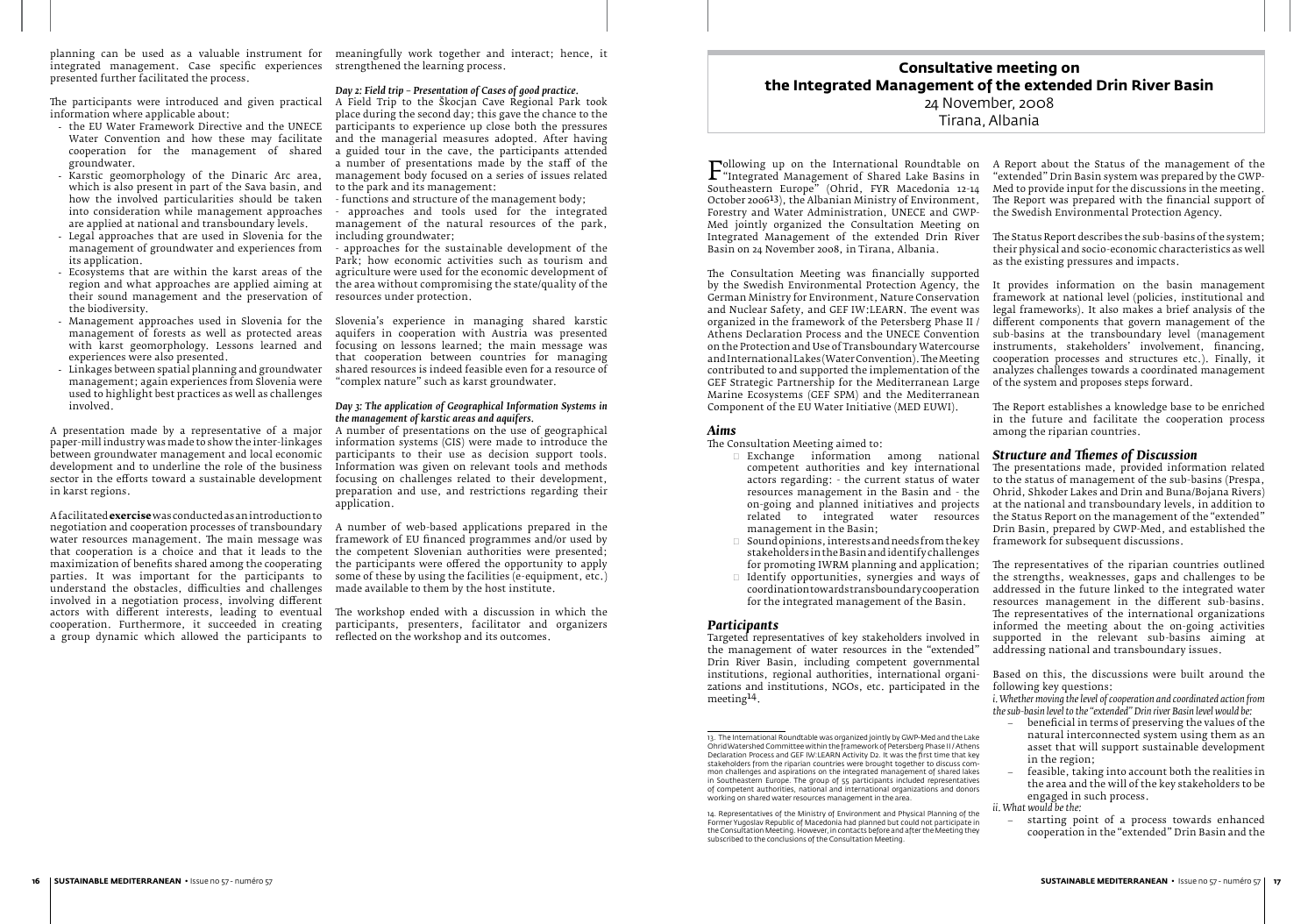sustainable management of the shared natural resources;

- specific steps to be made in the near future in support of this process;
- specific short, medium and long term prospects.
- *iii. How the international community would facilitate this process.*

In terms of **understanding important issues** and **key challenges and identifying opportunities**, the following key points emerged from the presentations, interventions and discussions:

- The management of Shared Waters is closely linked with the management of the National Waters;<br>developments in one area influence the other. developments in one area influence the other.
- $\Box$  Coordination/cooperation towards the sharing of benefits should be facilitated.
- Preservation of the natural values of the interconnected water system in the area needs to be ensured -Coordination across sectors, countries and sub-basins is crucial in this regard.
- $\Box$  A "multipurpose use" approach needs to be adopted regarding the management of the Drin basin. Development across the basin should be balanced with the need for preserving the natural values across this complex system.
- I Inter-basin and Trans-basin dialogue as means for the identification of the context of the "multipurpose use" management approach in the Drin Basin needs to be established.
- $\Box$  The existence of interlinked surface/groundwater systems has to be taken into account while management approaches are planned/developed.
- **I** Facilitation and promotion of transboundary cooperation and dialogue: Frameworks are already in place e.g. the UNECE Water Convention15 and the EU Water Framework Directive, GEF projects and "soft" International Initiatives such as the Petersberg Phase II / Athens Declaration Process.
- **0** On-going cooperation processes and existing structures at sub-basin level offer a pool of experience and knowledge – constitute a concrete basis for cooperation at the Basin level.
- • Existing scientific information and data need to be enriched, linked with policy options and support decision making.

In terms of **responding to challenges** and **the way forward** there was agreement that:

- • Launching the Process to establish a Strategic Common Vision for the Drin Basin and moving from bilateral to multilateral coordination/cooperation is needed.
- If the starting point of such a Process should be to create a "Drin Forum" building on the established cooperation processes and joint structures. cooperation processes and joint structures.
- $\Box$  The assistance of the Petersberg Phase II / Athens Declaration Process and the UNECE Water Convention
- $\Box$  UNDP/GEF assistance would catalyze action on the ground.<br> $\Box$  Identifying knowledge and data gaps, generating addi
- Identifying knowledge and data gaps, generating additional information to facilitate discussions, development of decision support tools are needed.

## *Working and Living with Nanotechnologies - NGOs and Trade Unions present their views*

On April 2nd 2009, at the European Parliament in Brussels the conference 'Working and living with nanotechnologies' took place, which focused on the results of the European NanoCAP (acronym for "Nanotechnology Capacity Building NGOs") project16. The Mediterranean Information Office for Environment Culture and Sustainable Development (MIO-ECSDE) presented jointly with the other NGOs participating in the project, its position on Nanotechnologies. Interestingly enough, the views and positions of the Trade Unions17 very much coincided with those of the NGOs, although originating from the perspective of safety in the working place.

High level decisions are in progress in Europe (EU Parliament, Commission, Council, etc.) and around the world on the future of nanotechnologies, which although at a first glance provide very promising applications, when examined in more detail may pose environmental and health risks that need to be taken into account and prevented.

16. http://www.nanocap.eu/

# **MISCELLANEOUS MEDITERRANEAN NEWS**

"Although indisputably nanotechnology could offer an endless extent of possibilities, the key challenge is to set a long term plan of action, by engaging all stakeholders in an open discussion; and this, at an early stage of development of this powerful, innovative, high-end technology so as to ensure that it moves towards the resolution of many of the world's current problems, and at the same time constitutes a 'no regret' approach", states the Chairman of MIO-ECSDE, Prof. M. Scoullos.

At the conference, both NGOs and Trade Unions called for a Sustainable Governance of nanotechnologies and of their applications, including nanomaterials and nanoproducts, through the adoption of a strict regulatory framework in order to ensure that they follow the principle of sustainable development and are indeed not a threat for human health and the environment.

Furthermore, the *precautionary principle* approach should be adopted before producing and introducing nano-materials in the market for consumer use as this would help us to avoid the mistakes made in the case of GMOs, which have entered our daily lives without being properly tested for short and especially long-term effects on human health and the environment.

MIO-ECSDE, being a Federation of 107 NGOs from all the countries bordering the Mediterranean and beyond, contributed to both the project and the Brussels conference, by providing the views and concerns of Mediterranean civil society on emerging nanotechnology issues, many of which are bound to have a significant influence on the sustainable development of the region.

Through its membership and its publications, MIO-ECSDE is committed to further inform the concerned scientists, NGOs and the wider public on the issue of nanotechnologies and the ways the Mediterranean governments should address the issue through institutional and operational means.

*For the full version of the MIO-ECSDE position on Nanotechnologies please refer to: http://www.mio-ecsde.org/filemgmt\_data/files/mio%20position%20nanotechnology.pdf For further information contact Ms Thomie Vlachogianni, tel: +30 210 3247490, vlachogianni@mio-ecsde.org*

# *Towards classification of 21 Tunisian wetlands on Ramsar list*

The classification of 21 additional Tunisian wetlands, among Sekbhats, lakes, dams and Wadis, on the list of the Ramsar convention is one of the components of the project announced, on Feb. 2, 2009, on the occasion of the World Wetlands Day celebrated this year on the theme:" Wetlands towards Greater International Co-ordination." This project, carried out by the Office of the Global Fund for Nature (WWF) in Tunisia, in collaboration with the General Division of Forests, will help conduct studies on these areas in different parts of the country. Tunisia has succeeded in a first stage to record 20 wetlands on the same list in 2007.



The fund will co-finance the project with the Swiss Foundation for Environmental Education (MAVA). In addition to the classification of areas concerned on the Ramsar list, the project provides for awareness programmes to benefit residents, associations and schools that are located around these areas. At least three areas should be determined according to their ecological, economic and social value, in addition to developing training programmes for the benefit of managers of these areas.

The project also provides for drawing up management programmes for the benefit of three areas among those concerned, in addition to the creation of a national committee "Ramsar" in Tunisia, similar to other countries which signed the convention. Tunisia has 231 wetlands listed and classified in 11 categories. Their area is 1 million 250 thousand hectares.

The convention on wetlands signed in Ramsar, Iran in 1971 is an inter-governmental treaty bringing together nearly 158 countries. As for the list of Ramsar it contains 1755 areas. Tunisia is among the first countries to have signed this convention which provides for the conservation and rationalisation of the use of wetlands thanks to the setting up of relevant national and regional programmes and the development of international co-operation in this field.

<sup>15.</sup> The Water Convention has been signed and ratified by Albania and Greece; the UNECE is working with the FYR Macedonia and Montenegro towards their accession.

<sup>17.</sup> http://hesa.etui-rehs.org/uk/dossiers/dossier.asp?dos\_pk=18